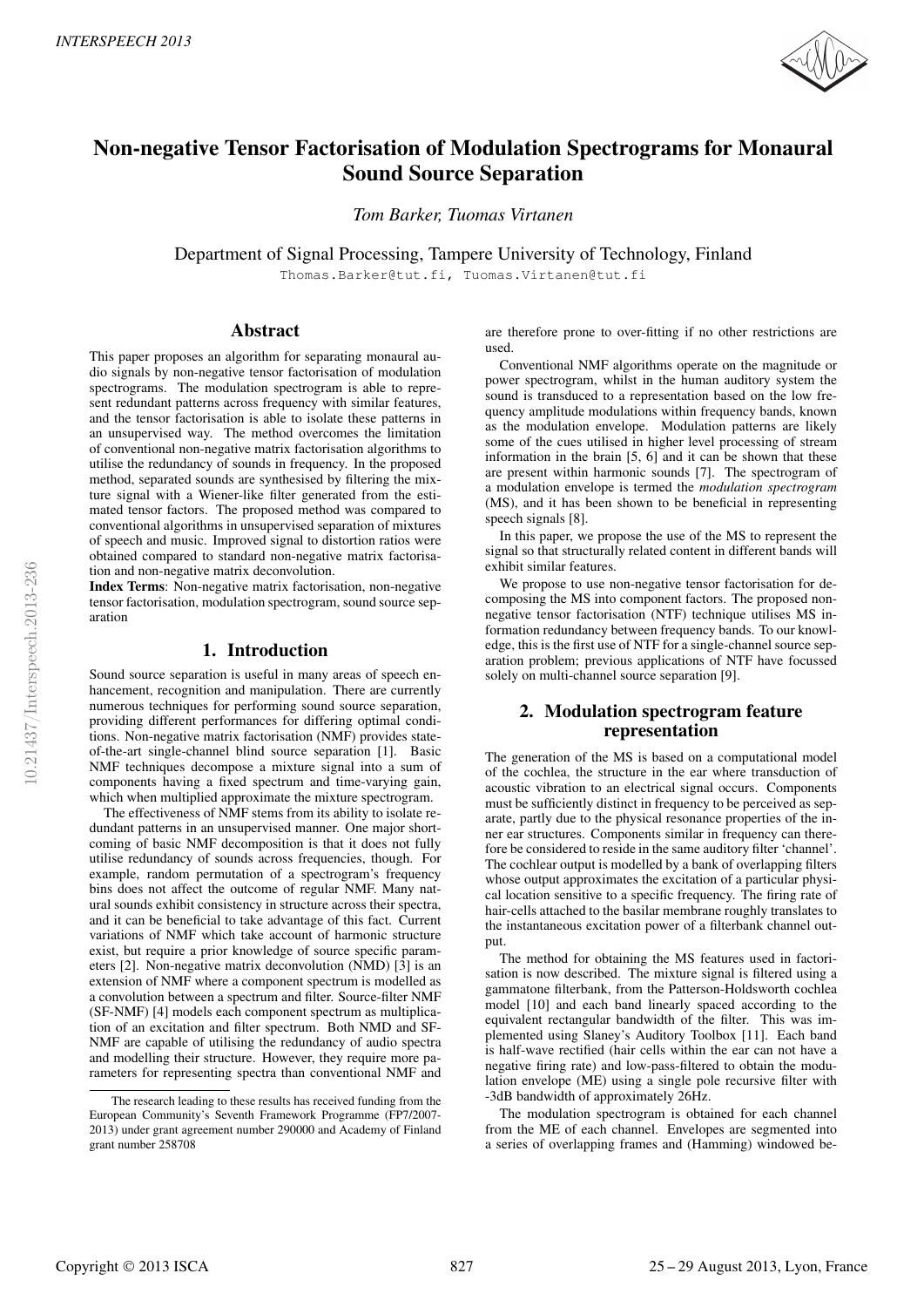

Figure 1: *Block diagram overview of the process used to produce features used in tensor factorisation.*



(a) *Time and frequency domain representations of a continuous note played on a clarinet.*



(b) *Time and frequency domain representations of two nonadjacent filterbank channel outputs.*



(c) *Time and frequency domain representations of two nonadjacent filterbank channel outputs after rectification and lowpass filtering. Signals have the same period. There is greater similarity between spectra as a result of the processing.*

Figure 2: *Demonstration of the use of modulation spectrograms on a continuous note played on a clarinet. The spectral magnitude content for non-adjacent filterbank channels with and without the modulation envelope as a feature is shown. (Axes scaled for clarity).*

fore the short-time discrete Fourier transform (STFT) is performed on each channel and the magnitude of the result retained. The output from the STFTs are truncated to 150 positive frequency bins, since low-pass filtering removes much of the high frequency content, which has no meaningful effect during the factorisation. The resulting data representation is therefore a 3-dimensional tensor,  $\mathcal X$  (Figure 1) with dimensions of (number of filterbank channels x size of truncated STFT x number of observation frames). Harmonically related content has a similar modulation envelope and Figure 2 demonstrates the redundancy present between modulation envelope spectra for two non-adjacent channels of filterbank output compared with conventional magnitude spectra. Passing a harmonic signal (Figure 2a) through a filterbank produces a generally unrelated frequency magnitude spectrum output for each channel (Figure 2b) unless the ME is used as a feature (Figure 2c).

### 3. Tensor factorisation model

The mixture data modulation spectra tensor  $X$  has dimensions  $R \times N \times M$  which are the number of filterbank channels, truncated STFT length and number of observation frames, respectively. We model  $X$  as a sum of  $K$  components. Each component is modelled as a product of three factors G, A and S, each of which characterises one of the tensor dimensions. The model,  $\hat{\mathcal{X}}$ , for  $\mathcal{X}$  is given as:

$$
\mathcal{X}_{r,n,m} \approx \hat{\mathcal{X}}_{r,n,m} = \sum_{k=1}^{K} \mathbf{G}_{r,k} \mathbf{A}_{n,k} \mathbf{S}_{m,k} \tag{1}
$$

where  $\mathbf{G}^{R \times K}$  contains the auditory channel dependent gain,  $A^{N \times K}$  the frequency basis function which models the spectral content of a modulation envelope feature, and  $S^{M \times K}$  is the time-varying activation of the component. The model is therefore able to describes a component's ME existing at different levels across channels, being activated at particular points in time. The model parameters are estimated by minimising the generalised Kullback-Leibler (KL) divergence D,

$$
D(\mathcal{X}||\hat{\mathcal{X}}) = \sum_{r,n,m} \mathcal{X}_{r,n,m} \log \frac{\mathcal{X}_{r,n,m}}{\hat{\mathcal{X}}_{r,n,m}} - \mathcal{X}_{r,n,m} + \hat{\mathcal{X}}_{r,n,m}
$$
(2)

between X and  $\hat{\mathcal{X}}$ . KL divergence is widely used in nonnegative tensor and matrix factorisation, [12] and provides effective results in comparison to other divergence measures for the baseline case to which this factorisation model is compared [1, 13].

Iterative update equations for minimizing the KL divergence can be derived as in [9, 14], and initialising  $G$ ,  $A$  and  $S$  to nonnegative values ensures non-negativity throughout updates. The update equations use the definition of  $C = \mathcal{X}/\mathcal{X}$ , element-wise. The update rule for G is:

$$
\mathbf{G}_{r,k} \leftarrow \mathbf{G}_{r,k} \frac{\sum_{n,m} C_{r,n,m} \mathbf{A}_{n,k} \mathbf{S}_{m,k}}{\sum_{n,m} \mathbf{A}_{n,k} \mathbf{S}_{m,k}}
$$
(3)

Similarly, the multiplicative update rule for A is:

$$
\mathbf{A}_{n,k} \leftarrow \mathbf{A}_{n,k} \frac{\sum_{r,m} C_{r,n,m} \mathbf{G}_{r,k} \mathbf{S}_{m,k}}{\sum_{r,m} \mathbf{G}_{r,k} \mathbf{S}_{m,k}}
$$
(4)

S is updated using:

$$
\mathbf{S}_{m,k} \leftarrow \mathbf{S}_{m,k} \frac{\sum_{r,n} C_{r,n,m} \mathbf{G}_{r,k} \mathbf{A}_{n,k}}{\sum_{r,n} \mathbf{G}_{r,k} \mathbf{A}_{n,k}}
$$
(5)

 $C$  is reevaluated between each update of  $G$ ,  $A$  and  $S$ . In our tests, sufficient convergence to the KL solution had been reached after 200 iterations.

The total number of entries in the factor matrices G, A and S is  $K \times (M+R+N)$ . N is a truncated discrete Fourier transform (DFT) result, so in practice is much smaller than the dimension of the DFT,  $(P)$  used in conventional NMF. A total of  $K \times$  $(M + P)$  entries is required for the NMF factor matrices and it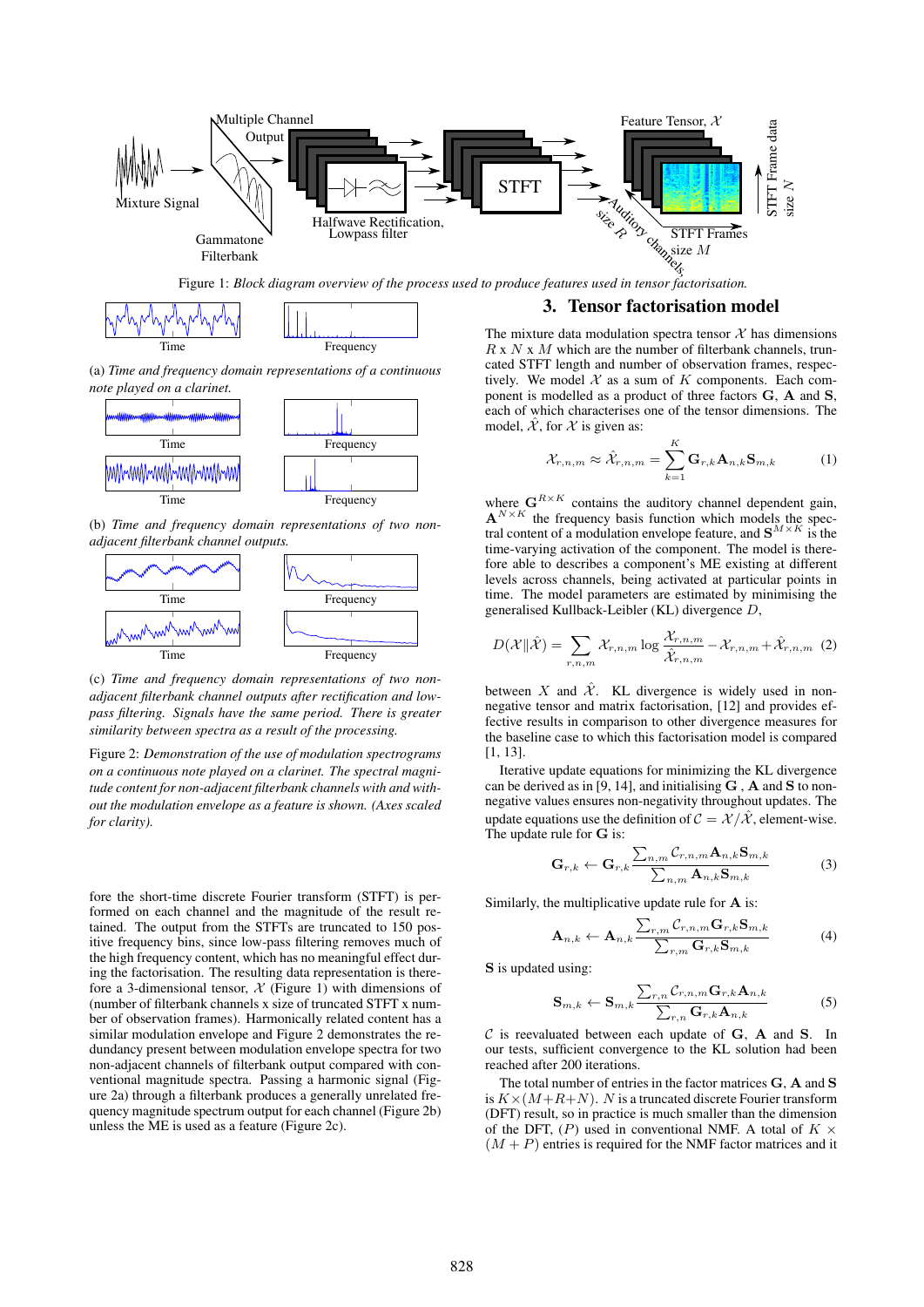can be seen that in our implementations, where  $R = 20$ ,  $N =$ 150 and  $P = 513$  (redundancy in the 1024 bin DFT output allows removal of complex conjugates) , NTF requires fewer parameters than NMF, SF-NMF and NMD which can minimise over-fitting compared to the other approaches.

# 4. Synthesis of components from factorised tensors

Following factorisation of the mixture signal into components, G, A and S, where separation is achieved in the modulation envelope domain, reconstruction is carried out in a Wienerfiltering-like reconstruction approach. The basis functions A are in the modulation envelope domain, but for effective Wiener reconstruction, parameters are required in the STFT domain of the original mixture signal. Full bandwidth spectral basis functions for reconstruction are estimated using the channel and temporal activations  $G$  and  $S$ . A component synthesis tensor,  $V$ is generated by taking the STFT of the output of each auditory filterbank channel when filtering the original mixture signal.  $\mathcal V$ is complex-valued, but only the magnitude of each value is used for factorisation. Conceptually, the generation of  $V$  is much like that illustrated in Figure 1, with the rectification and low-pass stage removed. Truncation of STFT frequency bins is not performed, so the resulting tensor dimensions are  $R \times P \times M$ . The matrix of signal reconstruction basis functions, B (dimensions:  $P$  x  $K$ ) is estimated by minimising the Kullback-Leibler divergence between  $|V|$  and its approximation  $|\hat{V}|$ .  $|\hat{V}|$  is calculated from components G, B and S:

$$
|\hat{\mathcal{V}}|_{r,p,m} = \sum_{k=1}^{K} \mathbf{G}_{r,k} \mathbf{B}_{p,k} \mathbf{S}_{m,k}
$$
 (6)

Defining  $\mathcal{E} = |\mathcal{V}|/|\hat{\mathcal{V}}|$  allows repeated application of update rule:  $\sum$  $\overrightarrow{c}$   $\overrightarrow{c}$   $\overrightarrow{s}$ 

$$
\mathbf{B}_{p,k} \leftarrow \mathbf{B}_{p,k} \frac{\sum_{r,m} \mathcal{E}_{r,p,m} \mathbf{G}_{r,k} \mathbf{S}_{m,k}}{\sum_{r,m} \mathbf{G}_{r,k} \mathbf{S}_{m,k}}
$$
(7)

after B has been randomly initialised with non-negative values. 200 iterations were used in our experiments. The Wiener filter formed from  $G$ ,  $B$  and  $S$  is applied to  $V$ , to produce  $K$  separated components,  $\hat{\mathcal{V}}^k$  in the STFT domain thus:

$$
\hat{\mathcal{V}}_{r,p,m}^{k} = \mathcal{V}_{r,p,m} \frac{\mathbf{G}_{r,k} \mathbf{B}_{p,k} \mathbf{S}_{m,k}}{\sum_{k'} \mathbf{G}_{r,k'} \mathbf{B}_{p,k'} \mathbf{S}_{m,k'}}
$$
(8)

Conversion of each of the  $K$  sets of STFTs back to the time domain frames is performed by the inverse DFT of the  $p$  dimension. Overlap-add reconstruction for successive frames generates sets of channel outputs which can be summed over r to produce the separated time-domain components from which separation performance can be measured.

# 5. Simulation experiments

The separation performance of the proposed algorithm was evaluated against existing techniques, with a variety component clustering approaches. The different approaches provide insight into the basic separation ability of the proposed algorithm alongside practical usage performance (blind clustering). Testing over a large set of randomly generated mixture signals was performed computationally with separation performance evaluated using the BSS Eval Matlab toolbox [15].

#### 5.1. Acoustic material

Acoustic mixture material was generated by mixing speech data from the CMU Arctic database [16] with music data from the jazz and classical styles within the RWC database [17]. Material was re-sampled to 16kHz for these tests. A complete speech utterance was chosen at random from the CMU database, as was a piece of music from RWC. A portion of the music of the same length as the speech was randomly selected and extracted from the music. The RMS power of each signal was normalised, and the speech and music samples combined, retaining the originals for later evaluation of separation performance. A test set of 100 unique mixtures was used.

#### 5.2. Evaluated algorithms

The proposed method was evaluated against a general monaural audio non-negative matrix factorisation of spectral magnitude, as well as non-negative matrix deconvolution [3] (NMD), performing convolution only in frequency. The basic NMF method is similar to that of Virtanen in [1] although excluding temporal continuity constraints. Enforced sparseness was implemented and trialled, but produced negligible difference compared to standard NMF. Signal reconstruction was performed using a Wiener-filtering-like approach, as in [18] and Equation 8. It should be noted that many modifications to basic NMF exist which can improve its performance for particular signal types. Extension of many NMF modifiers to the extra dimensionality of the tensor factorisation could also be performed in many cases.

A Hamming analysis window of length 1024 samples and 50% overlap was used in all methods. The length of the analysis window used affects the performance obtained; it was found through preliminary tests on development material that was not part of the test set that a length of 64ms (1024 samples at 16kHz) worked well and has also provided good results in previous similar separation tasks [18] by providing a fair compromise between temporal resolution and sufficient representation of low-frequency content. Reasonable performance could also be obtained with other window lengths, however. An auditory filterbank of 20 channels was used in the NTF approach, this number also being chosen after providing good performance on development material. All factorisations were run for 200 iterations as sufficient convergence was reached at this point. A convolution filter length of 10 frequency bins was used in the NMD implementation. KL-divergence was used as the minimisation criterion in all methods.

#### 5.3. Clustering of components

Three separate clustering approaches were used: Oracle clustering, blind clustering based on MFCCs, and blind clustering based on factor activations. Each approach allocated separated components to either of two sources, 'speech' or 'music'. The 'oracle' approach employed knowledge of the original speech and music signals in assignment of separated components which removed the clustering algorithm's influence from separation performance evaluation. In oracle clustering, each component was compared to both original sources of the mixture using the signal distortion ratio (SDR) of the BSS toolkit [15] and assigned to the source producing the higher SDR figure. Practically, an oracle approach can not be used in blind source separation though, and so blind clustering methods provide an indication of the potential application value of separation techniques. It should also be noted that using the oracle clustering approach with large numbers of bases will generally provide an unrealistically good separation performance since increasing numbers of bases reduces the minimal unit from which the sources can be reconstructed.

#### 5.4. Blind component clustering

The use of blind clustering approaches for comparison of separation technique performance introduces a dependence on the selected clustering method into the evaluation. Where possible,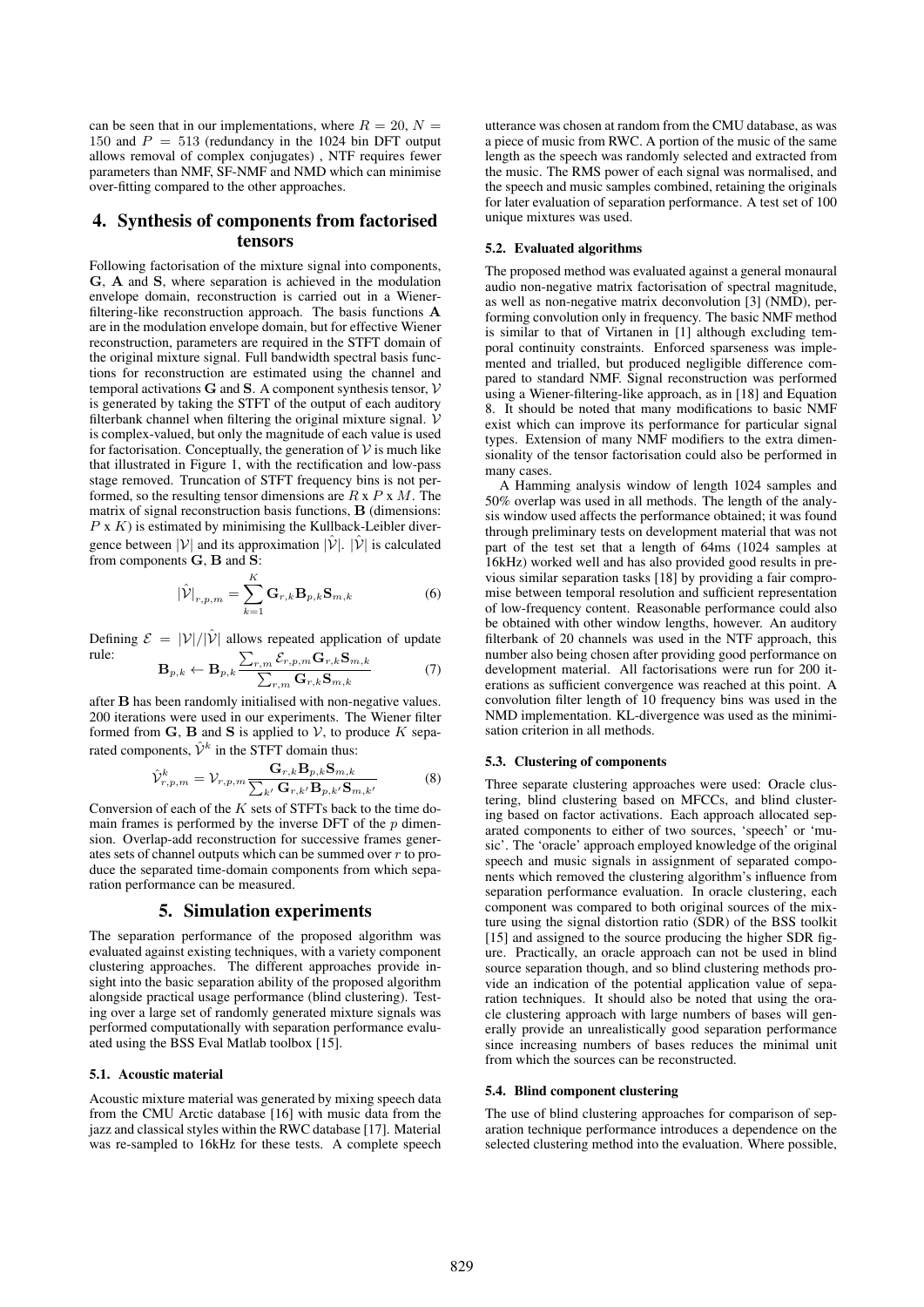

Figure 3: *Stylised representation of the generation of similarity vectors used in clustering of components*

features used in clustering should be equivalent across separation approaches, so that the clustering does not unduly affect the separation performance results obtained. Due to the different feature representations between factorisation approaches, equivalence is not always possible. The use of MFCCs calculated from time-domain components ensures equivalence of clustering features across several separation approaches, although may not be the most effective blind clustering method. Factors obtained from the NTF, NMF and NMD could also be used for clustering. Temporal activation factors (e.g columns of matrix S) exist in both the NTF and NMF separations and so can be considered analogous for use in clustering, as can the mixing matrix obtained through NMD to a lesser extent. A feature vector of a component consists of its similarities to the other components, and the vectors of all the components are clustered using the k-means algorithm. Similarities between pairs of components are measured using the features mentioned previously: MFCCs or temporal activations.

The peak normalised cross correlation value between feature pairs are stored as shown in Figure 3. For the MFCC clustering, 13 channel MFCCs are calculated using Slaney's auditory toolbox [11]. Similarity vectors are calculated for each cepstral coefficient and concatenated to form the input into the k-means algorithm.

### 5.5. Results

The average of the separated speech and music SDRs was used to produce a single separation metric for each trial mixture. 100 mixtures were compared for each number of components for conventional NMF, NMD and the proposed modulation spectrogram NTF (MS-NTF) separation technique. Three separate clustering methods were used; the average SDR performance for each is shown in Figure 4. Oracle clustering highlights the baseline separation performance of each separation approach, where it can be seen that the separation ability of MS-NTF outperforms the other methods on trial below 10 components, after which NMF surpasses it. MS-NTF's superior basic separation performance for low component numbers translates into superior blind clustering performance since the correct assignment of all components becomes less likely with increasing component number. Of the blind clustering features used, temporal activations appear to be the more useful feature. It is interesting to note that once blind clustering is introduced, performance generally decreases with increasing numbers of components, except with temporal activations and NMF, where it tends to increase. Separating directly into 2 components with MS-NTF produces on average the best separation performance using a blind clustering approach.



Figure 4: *Separation performance across different separation and clustering approaches. Legend in the top panel applies to all plots.*

### 6. Conclusions

This paper has proposed a novel algorithm for monaural sound source separation which used the modulation spectrogram as a feature in non-negative tensor factorisation. The model makes use of redundancy in spectral similarities across frequencies during the factorisation of a mixture signal into its constituent components. The proposed approach was evaluated against other source separation techniques on the decomposition of mixtures of 2 sound sources into varying numbers of components. For low numbers of components, MS-NTF produced better source separation performance than conventional NMF and NMD for the speech-music mixture signals under test. With oracle clustering, separation performance increased with increasing component numbers, and NMF approaches outperformed the proposed MS-NTF algorithm above 10 components. The utility of the proposed method is demonstrated by results obtained with lower number of components, where in the practical use case of blind clustering, superior performance is obtained compared to the established techniques of NMF and NMD.